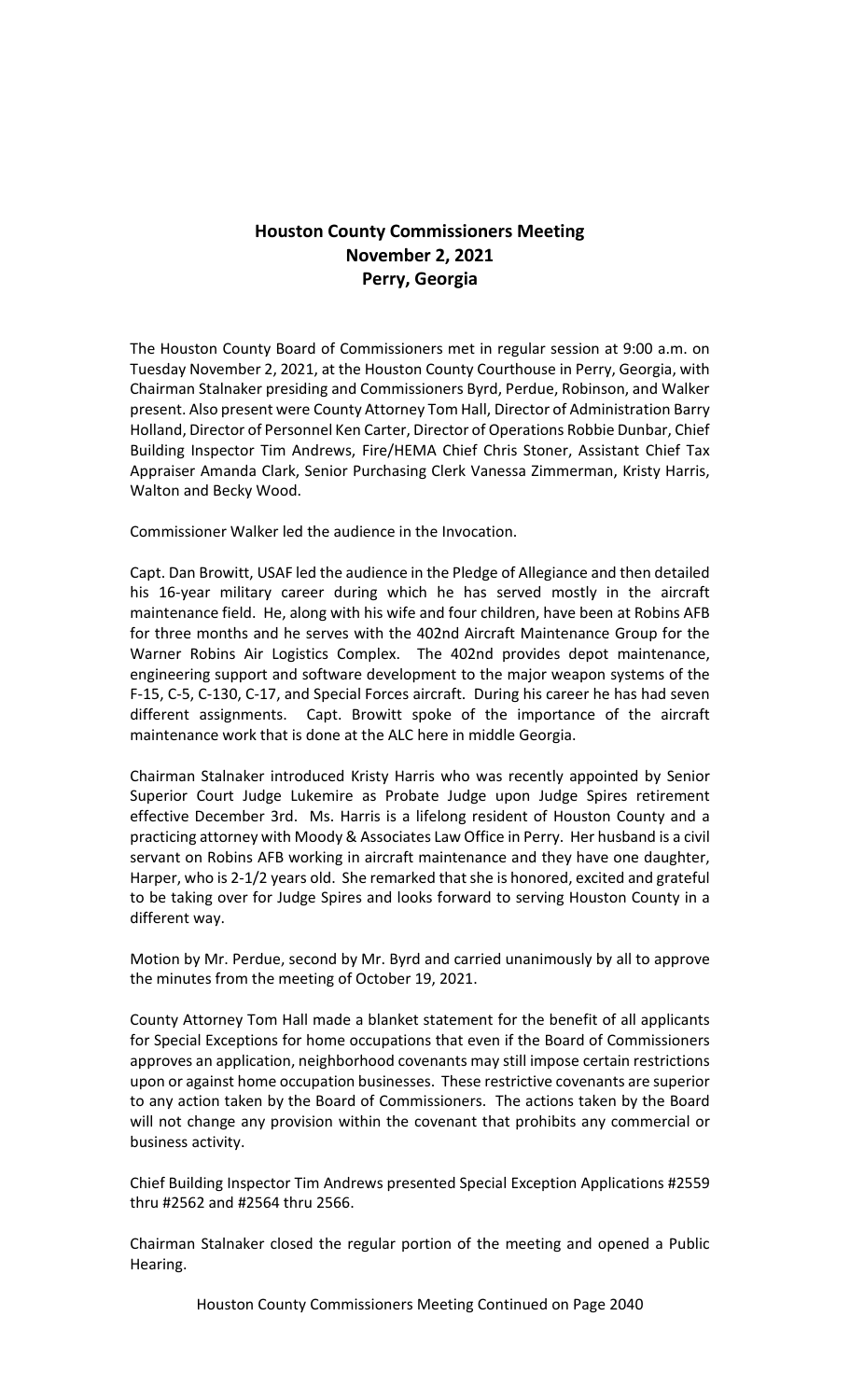Special Exception Application #2559 Applicant was present with nothing further to add. There was no opposition.

Special Exception Application #2560 Applicant was present with nothing further to add. There was no opposition.

Special Exception Application #2561 Applicant was present with nothing further to add. There was no opposition.

Special Exception Application #2562 Applicant was not present since the application is recommended to be tabled.

Special Exception Application #2564 Applicant was present with nothing further to add. There was no opposition.

Special Exception Application #2565 Applicant was present with nothing further to add. There was no opposition.

Special Exception Application #2566 Applicant was present with nothing further to add. There was no opposition.

As there were no comments Chairman Stalnaker closed the Public Hearing and reopened the regular portion of the meeting.

Motion by Mr. Perdue, second by Mr. Byrd and carried unanimously by all to approve the following applications to include any and all stipulations as noted on the Zoning & Appeals recommendation and Section 95 Requirements staff report:

| Special Exception #2559 | <b>Hilary Evans</b>                     | Clothing (Internet Sales) |
|-------------------------|-----------------------------------------|---------------------------|
| Special Exception #2560 | Alexis & Merien Alicea                  | Nail Salon                |
| Special Exception #2561 | Victoria Weldon                         | <b>Rental Properties</b>  |
| Special Exception #2564 | <b>Matthew Pollard</b>                  | <b>Rivet Gun Business</b> |
| Special Exception #2565 | Jeffrey Sweatt                          | Landscaping               |
| Special Exception #2566 | Kings Cross Baptist Church of Middle GA | Church                    |

Motion by Mr. Perdue, second by Mr. Walker and carried unanimously by all to table Special Exception #2562 and send it back to Zoning & Appeals for reconsideration.

Mr. Andrews gave the applicants approved for a home occupation instruction on the next step of the process which is obtaining their occupational business license from the Commissioner's office.

Mr. Perdue presented a request for annexation into the City of Perry for property located at 90 Amherst Street in Kathleen.

Chairman Stalnaker opened the meeting for Public Comments.

There were no comments.

Motion by Mr. Perdue, second by Mr. Byrd and carried unanimously by all to concur with a City of Perry annexation request for the property described as:

Tax Parcel 000530 046000 consisting of 2.07 acres (Tract "A" 1.73 acres and Tract "B" 0.34 acres) located at 90 Amherst Street Kathleen.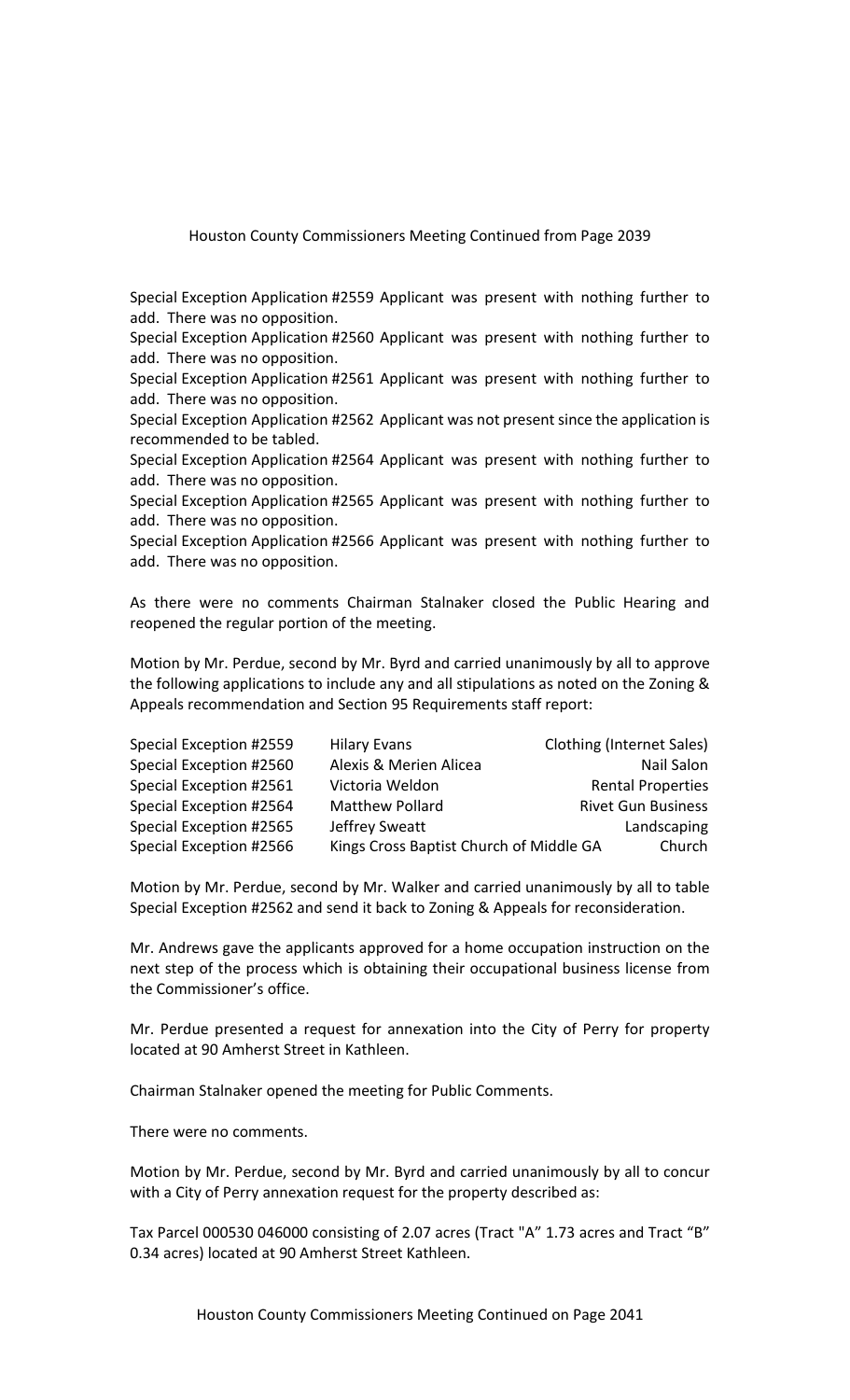Mr. Perdue presented a request for annexation into the City of Perry for property located west of Bear Branch Drive.

Chairman Stalnaker opened the meeting for Public Comments.

There were no comments.

Mr. Perdue commented that he has some serious concerns about this annexation request. Although it is adjacent to city property by virtue of SR 127 that is the only property that it is adjacent to. He is less and less in favor of using roads as the only means by which to gain connectivity. In addition to that he believes that the only reason the property owner desires annexation into the City of Perry is to obtain sewer. His understanding is that the city has not guaranteed the property owner that sewer will be made available. He also referenced Chief Stoners comments from the staff review document in which he stated that all surrounding properties are in unincorporated Houston County with the exception of the roadway. Annexation would not technically create a city island, but it does create a single resident served by the city while all adjoining residences are served by the County. This situation creates confusion for law enforcement and other agencies when responding to situations that may arise.

Chairman Stalnaker agreed with Mr. Perdue's comments and stated that he has had conversations with Mayor Walker about this application. The current laws may allow this type of annexation which he referred to as spot-annexations, but one city lot stuck out in the middle of unincorporated County lots does not equate to progressive growth. Again, the County is in a position that the Board must concur or non-concur with the request before it even goes before the city for their consideration. The law as it exists today creates these problems that are no reflection on the City of Perry or the property owners.

Mr. Byrd agreed that the timing of the County's decision within the framework of the existing law is the real issue. Sewer availability is in question, but the application meets the technical requirements for annexation. He expressed his hope that future legislative action would address these issues.

County Attorney Hall explained that the property owner in this case had applied to the City under the 100% method of annexation which means that all the property they own they are requesting the city annex and it is adjacent to, or contiguous to, the city limits which in this case is Highway 127. This was done by legislative action. The City of Perry did not annex that road on their own but rather the legislature did.

Mr. Perdue asked Mr. Dunbar if the City of Perry maintained that portion of the highway or if it was part of the County's contract with Dixie Landscaping. Mr. Dunbar replied that this section of the highway is in their jurisdiction, but it is in the County's maintenance contract with Dixie Landscaping. The City of Perry reimburses the County for that portion.

Chairman Stalnaker asked County Attorney Hall if the Board non-concurred with this application would the County be going against current law.

Mr. Hall stated that the County would not have a position under the law that would allow us to prevail in any nonconcurrence.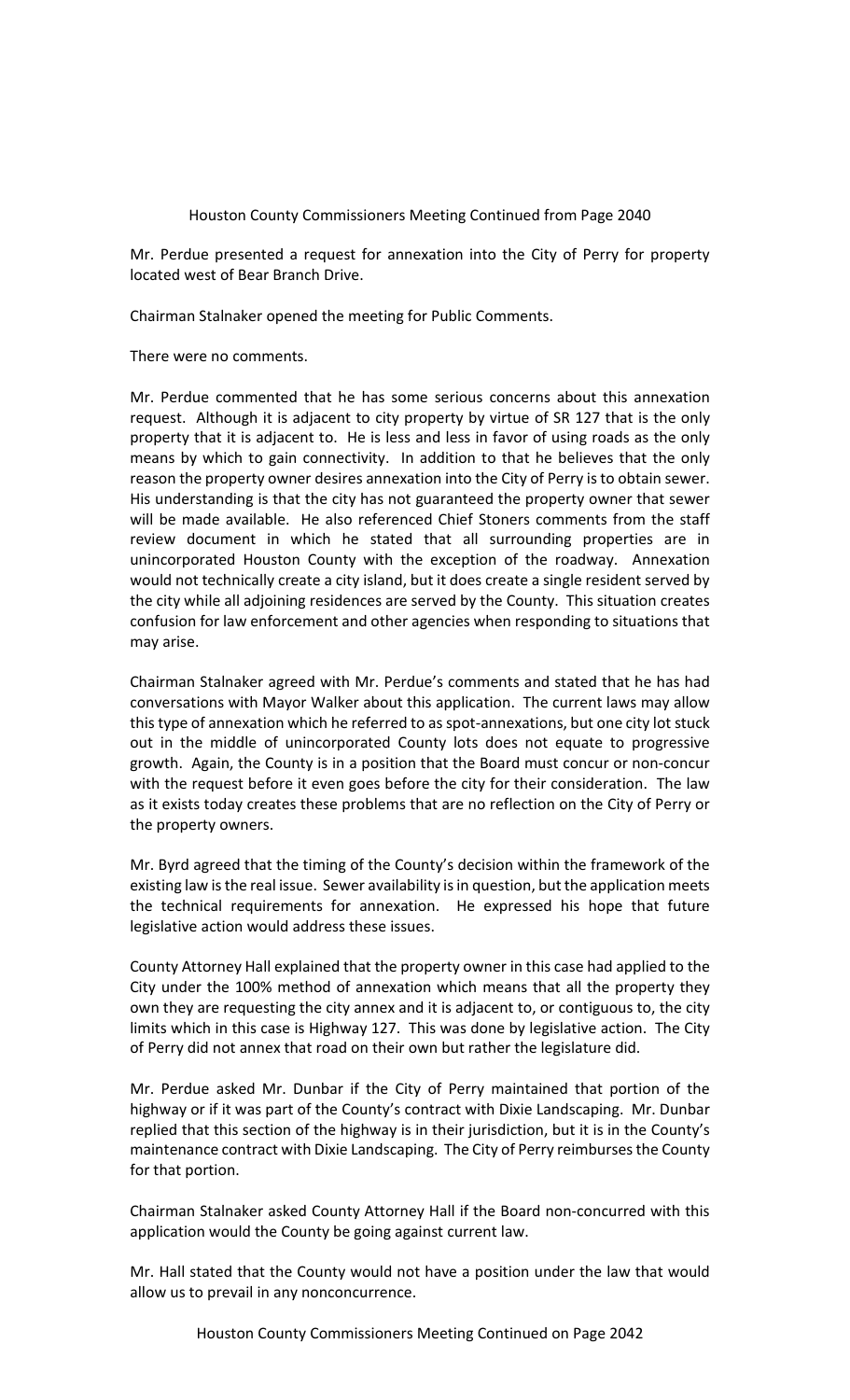Mr. Byrd asked if the timeline allowed for a tabling of this application.

Chairman Stalnaker replied that the 30-day timeline would not allow for a tabling of this application.

Mr. Perdue stated that he could not concur with this application in good conscience.

Motion by Mr. Perdue to non-concur with a City of Perry annexation request for the property described as Tax Parcel 000810 10A000 consisting of 1.78 acres located west of Bear Branch Drive on the north side of SR127 adjacent to the Houston Lake dam.

Motion died for lack of second.

Motion by Mr. Byrd to concur with a City of Perry annexation request for the property described as Tax Parcel 000810 10A000 consisting of 1.78 acres located west of Bear Branch Drive on the north side of SR127 adjacent to the Houston Lake dam with the following stipulations:

- There will be no access to Houston Lake through or on County-owned properties.
- Sewer lines to service this property will not be located on County-owned properties
- Any necessary driveway permits will be through Georgia Department of Transportation.
- This parcel will be a county water customer.

And with the following disclosure:

This is a fill area with various types of debris (such as trees, stumps, concrete rip-rap, and other types of construction materials by previous owners.

Motion died for lack of second.

Chairman Stalnaker commented that since neither motion received a second the application would pass as a concur regardless due to the inaction.

Mr. Byrd presented a request for annexation into the City of Warner Robins for property located at 1326 Feagin Mill Road.

Chairman Stalnaker opened the meeting for Public Comments.

There were no comments.

Chairman Stalnaker commented that there are existing commercial properties diagonally across the intersection of Feagin Mill Road and Lake Joy Road.

Motion by Mr. Byrd, second by Mr. Perdue and carried unanimously by all to concur with a City of Warner Robins annexation request for the property described as:

Tax Parcel 000770 015000 consisting of 2.31 acres located at 1326 Feagin Mill Road; with the following stipulation:

This parcel will be a county water customer.

Mr. Byrd presented a request for annexation into the City of Warner Robins for property located at 500 Nelson Drive.

Houston County Commissioners Meeting Continued on Page 2043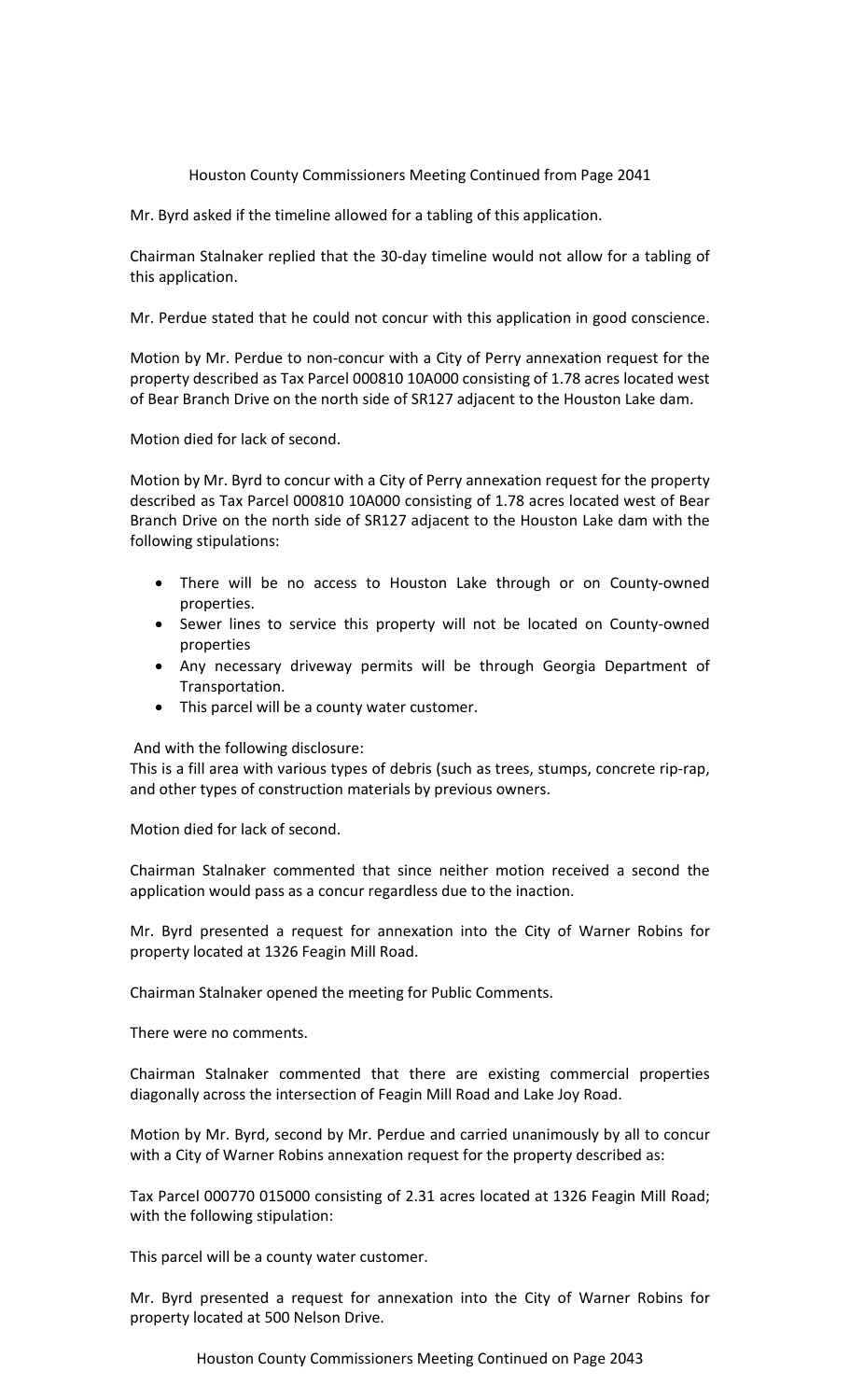Chairman Stalnaker opened the meeting to Public Comments.

There were no comments.

Motion by Mr. Byrd, second by Mr. Walker and carried unanimously by all to concur with a City of Warner Robins annexation request for the property described as:

Tax Parcel 00074D 018000 consisting of 0.68 acres located at 500 Nelson Drive.

Chairman Stalnaker complimented Mr. Rollins on the improvements he has made to this area over the years.

Mr. Byrd presented a request for annexation into the City of Warner Robins for property known as Tax Parcel 00077D 316000 and Tax Parcels 00077D 317000 and 00077D 315000.

Chairman Stalnaker opened the meeting to Public Comments.

There were no comments.

Ms. Robinson asked if these parcels touched existing City of Warner Robins property.

Chairman Stalnaker and Mr. Byrd both explained that most of the property surrounding these parcels are already within the City of Warner Robins.

County Attorney Tom Hall explained that the right of way for Houston Lake Road that touches the part that would stay in the unincorporated part of the County is County right of way. This means that this annexation would not create an unincorporated island.

Mr. Perdue asked Mr. Hall to clarify whether the law states that if both sides of a road are annexed into the city that the city shall own the right of way.

Mr. Hall responded that he did not believe the law stated 'shall' in those cases.

Chairman Stalnaker commented that there are differing opinions on the interpretation of that law.

Mr. Perdue asked Mr. Dunbar if this part of the road was part of our contract with Dixie Landscaping.

Mr. Dunbar responded that it was and that the City of Warner Robins does reimburse us for their portion of the cost

Mr. Byrd commended County staff for the very thorough reviews of these types of applications which is very helpful to the Board as they deliberate the issues.

Motion by Mr. Byrd, second by Mr. Perdue to concur with a City of Warner Robins annexation request.

Ms. Robinson asked for and received clarification that Houston Lake Road at the point in front of these parcels was a county road.

Houston County Commissioners Meeting Continued on Page 2044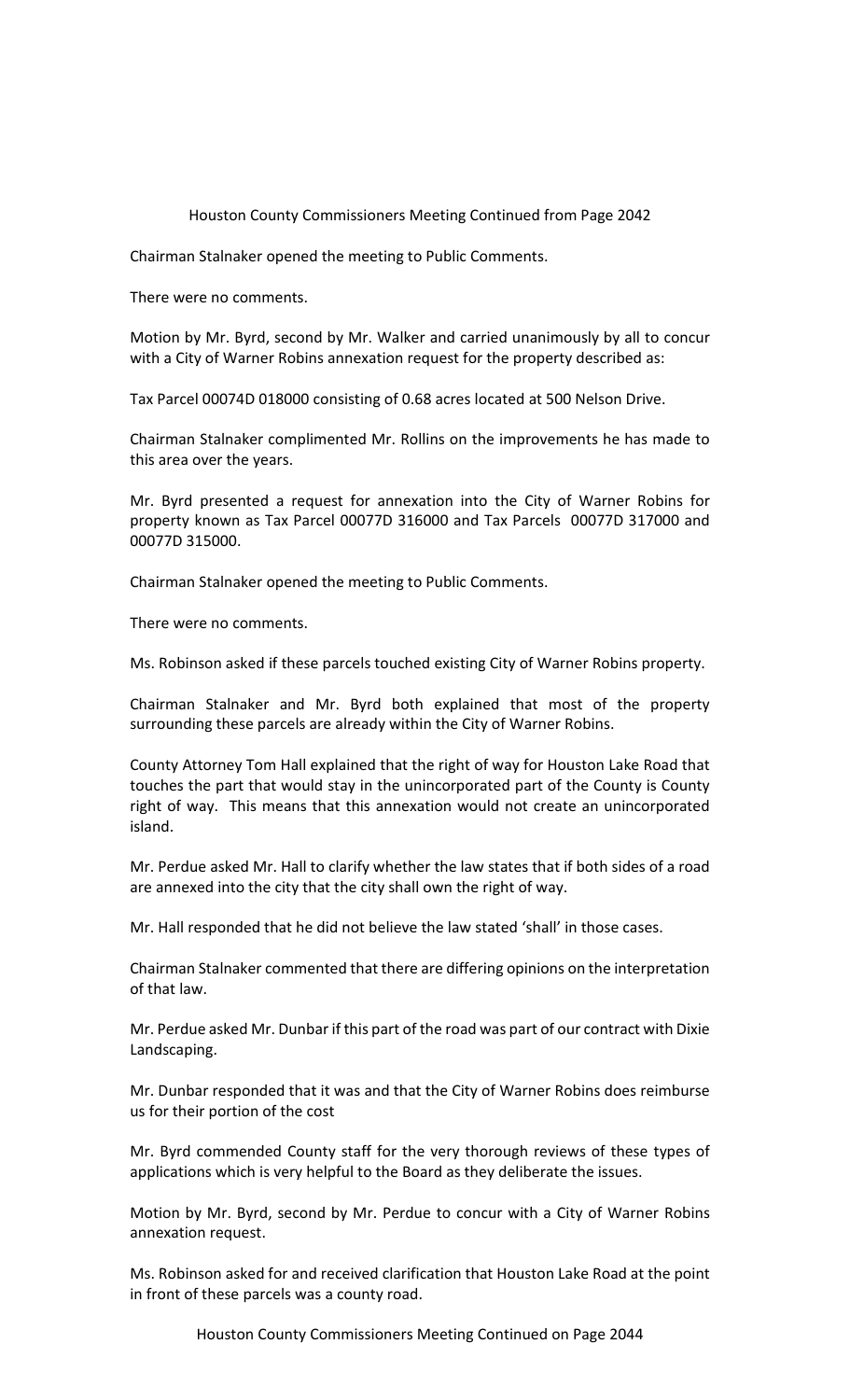Mr. Dunbar commented that he would love to see the County and City enter into an intergovernmental agreement in cases where a certain percentage of the total roadway has been annexed into the city then the entire road would become a city road for maintenance purposes.

Upon voting Mr. Byrd, Mr. Perdue, Ms. Robinson and Mr. Walker voted yes. Motion carried to concur with a City of Warner Robins annexation request for properties described as:

Tax Parcel 00077D 316000 consisting of 0.45 acres located and having frontage on the west side of Houston Lake Road and situated to the north of Ely Place; and

Tax Parcels 00077D 315000 and 00077D 317000 together totaling 0.17 acres located on the west side of Houston Lake Road and situated to the north of Ely Place;

With the following stipulation: These parcels will be county water customers.

Ms. Robinson presented a Firefighter Property Program Cooperative Equipment Agreement.

Motion by Ms. Robinson, second by Mr. Walker and carried unanimously by all to approve the execution of the Firefighter Property Program (FFP) Cooperative Equipment Agreement between the County's Fire Department and Emergency Management Agency and the Georgia Forestry Commission effective November 2, 2021 and for a term of five years or upon a change in the Fire Chief, EMA Director or State Forester whichever comes first.

Ms. Robinson presented the 2021 Emergency Management Performance Grant application.

Motion by Ms. Robinson, second by Mr. Perdue and carried unanimously by all to approve Chairman Stalnaker signing the 2021 Emergency Management Performance Grant (EMPG) application from the Georgia Emergency Management Agency / Homeland Security in the amount of \$50,000.

Chairman Stalnaker commented that this grant had been reduced over the years and asked Chief Stoner if that was still the case.

Chief Stoner replied that the grant funding had been reduced for a couple of years but that it had come back up to the previous level in recent years.

Ms. Robinson presented a request for approval of a bid on a new tandem dump truck for use in the Roads Department.

Motion by Ms. Robinson, second by Mr. Byrd and carried unanimously by all to approve the award of one new 2023 Freightliner 114SD Tandem Dump Truck for use in the Roads Department to Middle Georgia Freightliner of Macon for the base price of \$129,315 plus the \$1,178 optional dump body vibrator for a total price of \$130,493. SPLOST 2012 funds the purchase of this vehicle.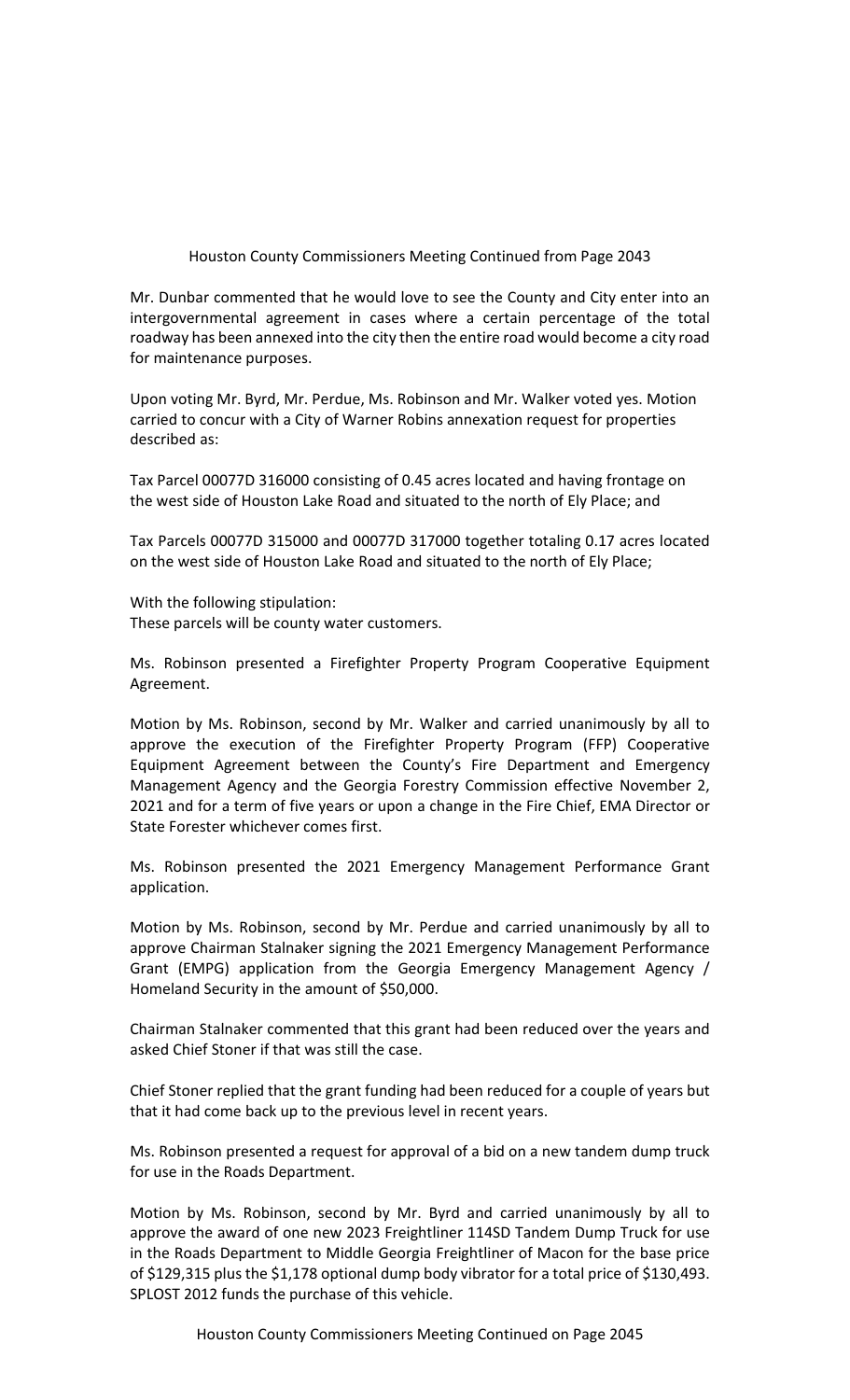Mr. Walker presented an addendum to the Solid Waste Contract the County has with Advanced Disposal Services.

Motion by Mr. Walker, second by Ms. Robinson and carried unanimously by all to authorize Chairman Stalnaker signing a contract addendum concerning yard waste collection with Advanced Disposal Services Macon LLC effective November 2, 2021 and expiring on December 31, 2021.

Mr. Walker presented a request to fill the vacant Personnel Assistant position in the Personnel Department.

Motion by Mr. Walker, second by Ms. Robinson and carried unanimously by all to approve the hiring of Loren Smith for the vacant Personnel Assistant position in the Personnel Department at a Grade 8-B effective November 3, 2021.

Mr. Walker presented a request to eliminate two Sergeant positions in the Sheriff's Department and add two Lieutenant positions to the County's Position Control listing.

Motion by Mr. Walker, second by Mr. Perdue and carried unanimously by all to approve the elimination of one Sergeant position in the Warrants Division and one Sergeant position in the Civil (Magistrate Court) Division; and the addition of one Lieutenant position in the Warrants Division and one Lieutenant position in the Civil (Magistrate Court) Division. The Comptroller is authorized to make the necessary adjustments to the County's Position Control listing.

Mr. Walker presented an amendment to the Option to Purchase Agreement for property on Bear Branch Road.

Motion by Mr. Walker, second by Ms. Robinson and carried unanimously by all to authorize Chairman Stalnaker signing the Option Extension for the purchase of property on Bear Branch Road from Kathy F. Todd, John William Britt, Jr., and Bridgette Rene Bennett. The option will extend to March 1, 2022.

Motion by Mr. Byrd, second by Ms. Robinson and carried unanimously by all to approve the payment of the bills totaling \$4,492,294.90.

Chairman Stalnaker closed the regular portion of the meeting and opened Public Comments.

Walton Wood, 426 Sandefur Road, Kathleen remarked that he is fully behind Mr. Newton and the ASIL Group for the annexation into the City of Perry for the property at 90 Amherst Street which backs up to his own property. Mr. Newton has been very generous along with Ms. Thomas in providing a 50-foot buffer between the Wood's property and this property in question. He appreciated Mr. Newton's willingness, along with the Board, to work out the issues involved.

There being no further comments Chairman Stalnaker closed Public Comments and reopened the regular portion of the meeting.

Chairman Stalnaker closed the regular portion of the meeting and opened Commissioner's Comments.

Mr. Walker thanked everyone for coming remarking that it was great to live in Houston County and that he was proud to be a member of the County Commission.